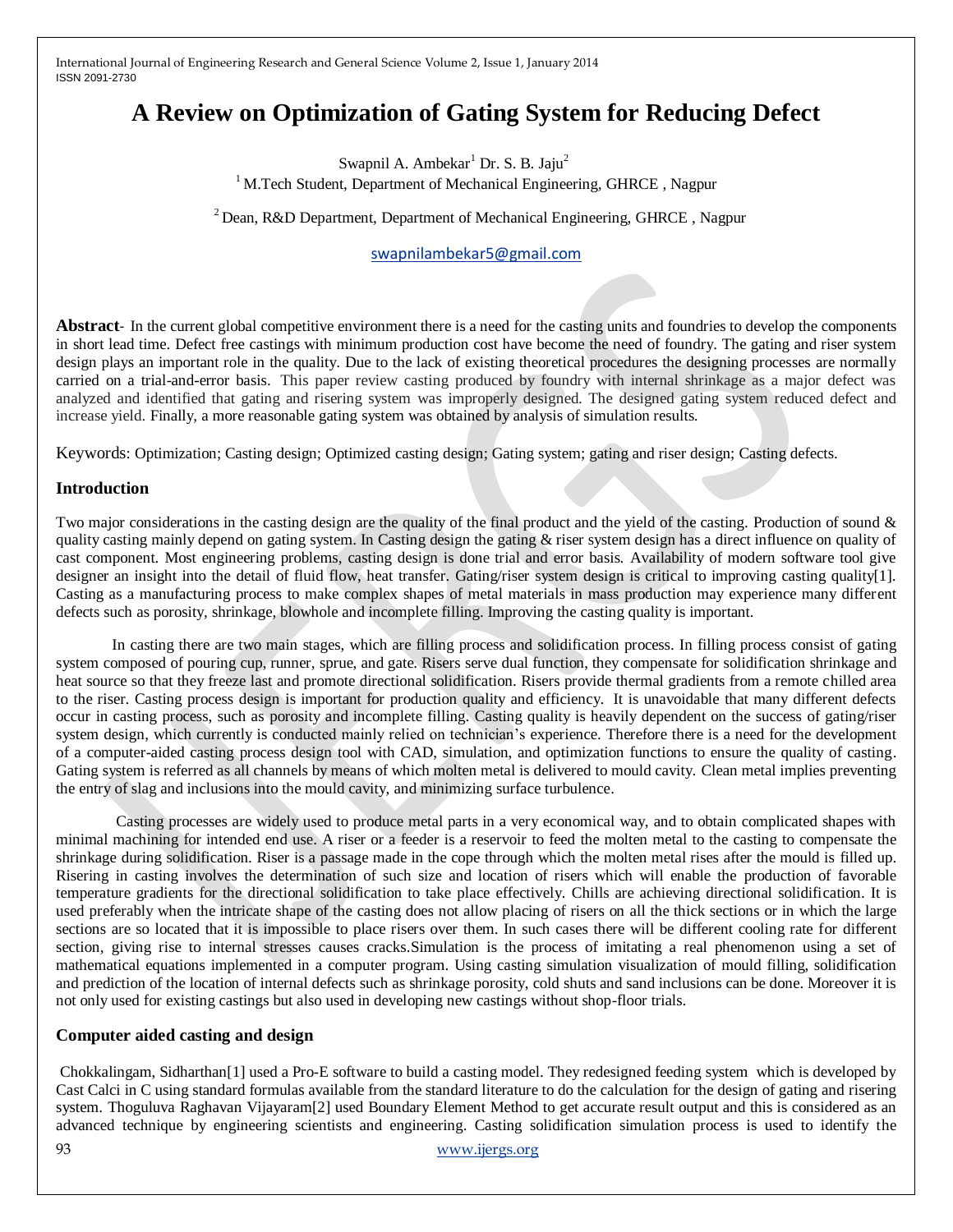defective location in the casting from the generated time-temperature contour, which provide time-temperature data, temperature contours, hot spot location degree of rescalescene, latent heat of fusion and solidification time. Baha" I. Malaeb [3] use of CFD as a design tool for mould casting was demonstrated for a steel cast of an "ice cleat". The solidification model in FLUENT was used to model the solidification processes. The solidification throughout the mould was simulated using FLUENT for a number of different design scenarios. Based on the simulation an optimum feeder placement was chosen. Furthermore the use of CFD to improve yield by minimizing feeder volume was also demonstrated.

S. M. Yoo, J. K. Choi [4] Z-Cast™ was used to simulate the fluid flow in a sand mold. The optimal processing parameters for the cooling were obtained from the analysis of fluid flow and solidification. Numerical simulations of mold filling and solidification were used to optimize the casting process. The simulations were used to predict the temperature distributions and solidification sequences in the casting to optimize the casting conditions.B. Ravi [5] used intelligent assistant for casting engineers (AutoCAST) and describes how it assists in designing, modeling, simulating, analyzing and improving cast products over electronic networks providing a glimpse of the way castings will be designed in future. intelligent software can automate casting design, modeling, simulation, analysis and suggestions for improvement while allowing the user ultimate control over all decisions.

# **Optimization approaches**

# **1. Multi-Objective Evolutionary Algorithm (MOEA)**

 Kor, Chen, Hu[6] used An optimization method Multi-Objective Evolutionary Algorithm (MOEA) is developed to overcome complexity. The proposed optimization framework is applied to the gating and riser design of a sand casting. It was shown that the MOEA method yields good results and provides more flexibility in decision making. In a multi-objective problem, the aim is to find a set of values for the design variables which optimizes a set of objective functions simultaneously. Multi-objective evolutionary algorithm (MOEA) is a vector optimization approach that tries to find as many different Pareto-optimal solutions as possible and spread them over the entire Pareto optimal front. The main advantage of this method is that the results are independent of any decision making process. Using this approach, inconsistencies in the problem formulation (e.g. weight settings, penalty formulations etc.) caused by the variation of individual knowledge and experience can be eliminated.



# **2. Theory of Inventive Problem Solving (TRIZ)**

Feng and Yi[7] Used the systematic method for identifying contradiction of casting process, which enhanced the conversion capability from specific problem to standard problem whilst improved the feasibility of TRIZ. It was observed that the integration of the systematic method and solving tools of TRIZ increased the efficiency of casting process optimization.The Theory of Inventive Problem Solving (TRIZ).Optimization of casting process is divided into problem analysis and contradictions identification, and problem solving and process optimization. It describe the casting defect, ascertainment the root cause, analyze and identify the factors in all levels, analyze the basic lowest level sub-problem using S-field model, and identify the contradictions. Define the problem. It is one of the most important innovation theories, which is suitable for complex multi-factors casting process problem.

#### **3. Design of Experiments(DOE)**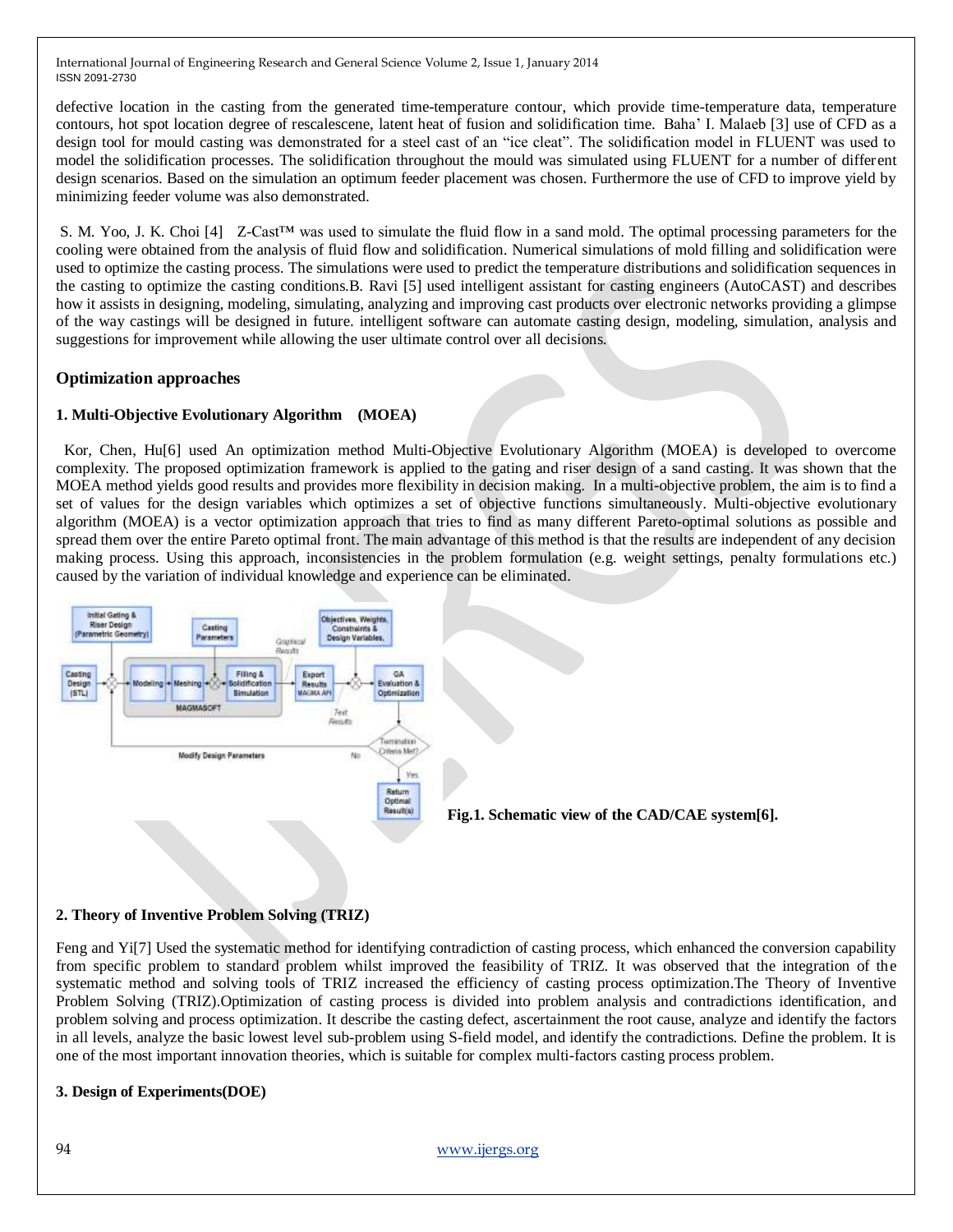Senthilkumar.[8]used DOE as a tool to optimize the influencing factors. DOE is a series of ordered tests in which purposeful changes are made to input factors to identify the corresponding change in the output response variables. DOE is a statistical technique used to study the effect of the outcome of multiple variables simultaneously.Gating system is one of the influencing factor, the feeding system can be designed and dimensional once the optimal pouring temperature has been established, if the casting modulus is less than 0.3cm.However ensure that ingate does not froze off too early and thereby blocks the flow of feed metal from the pouring cup. It was concluded that, after employing the optimal factor values, the number of castings with pull-down defects were reduced. The approved percentage of castings had improved from 86.22% to 96.17%. Thus, by controlling pull-down defects, productivity was well improved.



Sun, Hu, Chen[9] proposed an optimization technique for design of a casting based on the Taguchi method with multiple performance characteristics. As a result of this they found that the multiple performance characteristics such as shrinkage porosity, yielding in product can be simultaneously considered and improved through this optimization technique.

# **Feeder design rules**

Designing a proper feeding system to account for the solidification shrinkage for a cast is guided by six main feeding rules [3]. These rules can be summarized as follows:

- 1. Heat transfer criterion: The feeder must solidify at the same time or later than the casting.
- 2. Mass transfer criterion: The feeder must contain sufficient liquid to meet the volume-contraction requirements of the casting.
- 3. The junction requirement: The junction between the feeder and the casting should not create a hot spot, i.e. be the last to solidify.
- 4. There must be a path to allow feed metal to reach feeding points.
- 5. There must be sufficient pressure differential requirement to cause the feed material to flow in the right direction.
- 6. There must be sufficient pressure at all points in the casting to suppress the formation of cavities.

Guided by these rules, the designer has to decide on the appropriate design parameters such as the position and the shape of the feeder for each particular case. These design decisions usually require skilled and experienced personnel and are iterative where different options are tried in the foundry and the valid one is chosen. This process gives priority to finding a sound design.

Tavakoli and Davami[10] have presented a method for automatic optimal feeder design in steel casting processes. Design of each feeder contains determination of the feeder-neck connection point on the casting surface, feeder shape optimization and feeder topology optimization.

# **Gating & Risering System**

Gating system is to lead clean molten metal poured from ladle to the casting cavity, with less turbulence. Risers are used to compensate for liquid shrinkage and solidification shrinkage.[11]

1)No shrinkage defects: Risers have been designed and placed such that the whole casting is free from shrinkage.

2)Steady metal front rises up in the casting. There is no turbulence in the metal flow.

3)Initial dirty metal doesn"t enter casting cavity neither does the slag.

4)Economy : Maximum yield. Weight of gating parts and risers is minimum.

5)Gating parts can be easily removed without affecting casting.

6)Pattern and gating parts fit on the match-plate with sufficient sand clearance.

7)Risering calls for a thermal analysis of the part. Gating parts calls for the fluid flow analysis.

# **Chills**

95 [www.ijergs.org](http://www.ijergs.org/)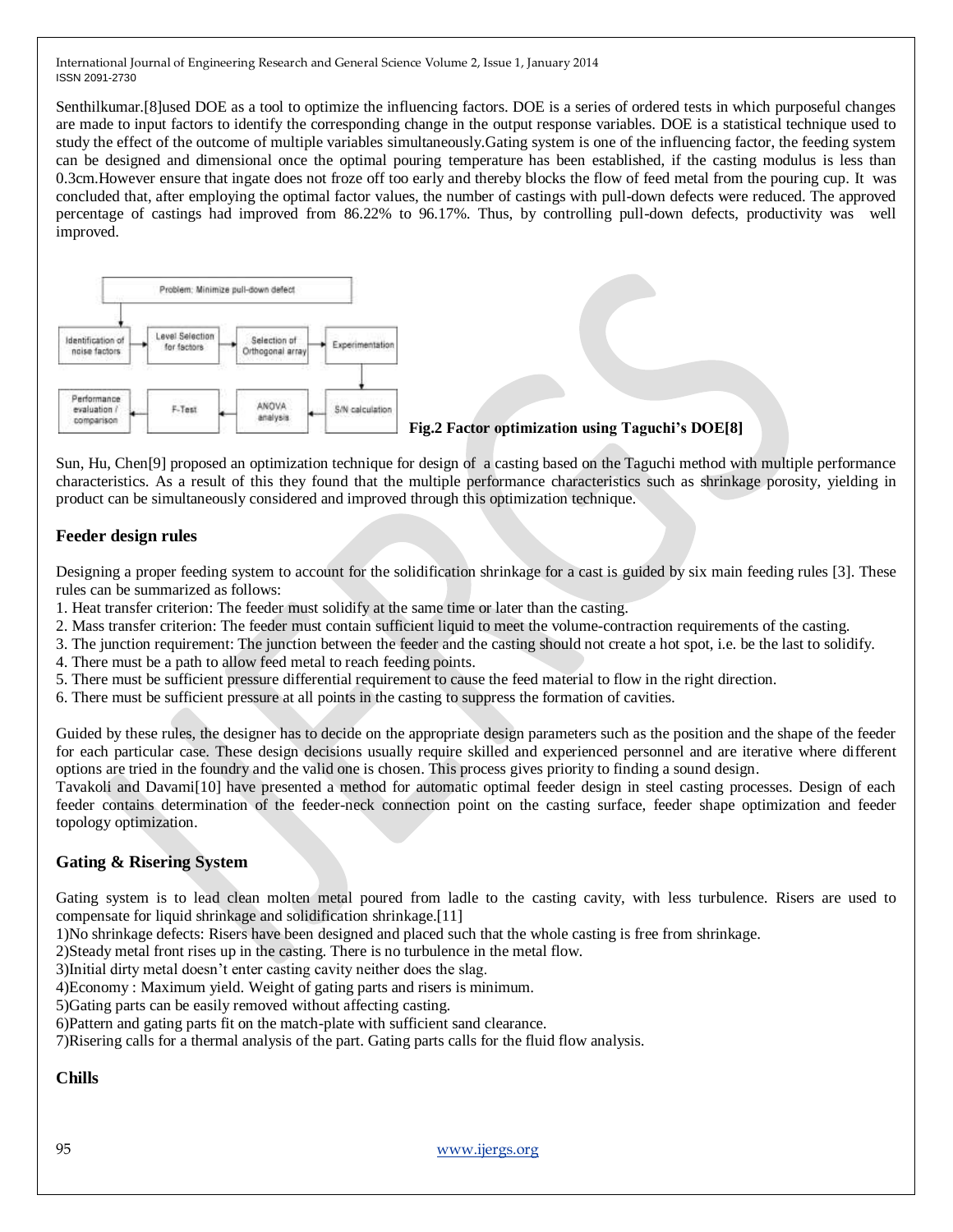Chills are metallic inserts placed in the mould at strategic places to extend the feeding distance. The ductile iron allows longer feeding distance than steel, so one can use less number of risers or avoid use of chills.[11]

1)Chill should be sufficiently thick so as not to fuse with the base metal.(0.6\*T)

2)Chill should be clean, free from dents and dry. A rusty chill is highly prone to promote blow-holes near the contact area.

3)Chills in cope: It should be firmly locked in the mould .

4)If smaller chills are used than the requirement, shrinkage porosities will be observed.

# **Conclusion**

Casting simulation technology has become an essential tool for casting defect troubleshooting and optimization method. It improves quality product without shop-floor trials.With the use of optimization techniques gating system of the casting are improve and increase the yield percentage of the casting. This would result reduction in cost and material saving. Many design rules, are developed over the years through experience and study. But For wide spread application, simulation programs must be easy to use, fast, and reliable. This can been achieved by integrating method design, solid modeling, simulation techniques. The Simulation software has proven its reliability and accuracy in predicting internal defects which help to reduced shop floor trials, and optimization using a single software program.

# **Review of papers**

| S.No           | Title                       | Author                | Published                     | Workdone                     | Remarks            |
|----------------|-----------------------------|-----------------------|-------------------------------|------------------------------|--------------------|
| $\mathbf{1}$   | Elimination of              | <b>B.Chokkalingam</b> | Indian Foudry Journal         | Redesign gating and          | Defect reduced,    |
|                | Defect & Increasing         | L.M.Lakshmann         | <b>VOL.52,</b>                | riser using Cast             | and yield          |
|                | the Yield of a Ductile      | and I.V.Sidarthan     | NO.6/JUNE,2006                | Calci in C language.         | increases to 72%   |
|                | Iron Castings by            |                       |                               |                              | from 56%           |
|                | Redesigning the             |                       |                               |                              |                    |
|                | <b>Feeding System</b>       |                       |                               |                              |                    |
| $\overline{2}$ | Computer                    | Thoguluva             | <b>Indian Foundry Journal</b> | <b>BEM Simulation</b>        | It is use to       |
|                | <b>Simulation Of</b>        | Raghavan              | Vol.51, No. 4/April,          | process help to              | identify the       |
|                | Solidification Of           | Vijayaram             | 2005                          | identify defect              | defective location |
|                | Casting Processed in        |                       |                               | location from the            | in casting from    |
|                | Metallurgical               |                       |                               | geometrical feature          | time-temp.         |
|                | Engineering                 |                       |                               | of component                 | contours to        |
|                | Foundries                   |                       |                               |                              | eliminate defect   |
|                |                             |                       |                               |                              |                    |
| 3              | Integrating                 | Malaeb B.             | Integrating 3rd Faculty       | Use of CFD as a              | It is found that   |
|                | computer                    |                       | of Engineering and            | design tool for              | use of CFD         |
|                | simulation of               |                       | Architecture Student          | mould casting was            | technology         |
|                | solidification in           |                       | Conference, Beirut            | demonstrated for a           | improve yield by   |
|                | design process of           |                       | Lebanon, May 27-              | steel cast of an "ice        | minimizing feeder  |
|                | feeding systems of          |                       | 28,2004                       | cleat"                       | volume was also    |
|                | castings                    |                       |                               |                              | demonstrated.      |
|                |                             |                       |                               |                              |                    |
| 4              | Optimization of             | S.M. Yoo, Y. S. Cho,  | 2008TSINGHUA                  | Z-Cast <sup>™</sup> was used | The simulations    |
|                | Casting Process for         | C.C. Lee ,J. H. Kim,  | <b>SCIENCE AND</b>            | to simulate the              | were used to       |
|                | <b>Heat and Abrasion</b>    | C. H. Kim, J. K. Choi | <b>TECHNOLOGY ISSN</b>        | fluid flow in a sand         | predict the        |
|                | <b>Resistant Large Gray</b> |                       | 1007-0214 07/20               | mold. Numerical              | temperature        |
|                | <b>Iron Castings</b>        |                       | pp152-156 Volume 13,          | simulations of mold          | distributions and  |
|                |                             |                       | Number 2, April               | filling and                  | solidification     |
|                |                             |                       |                               | solidification were          | sequences in the   |
|                |                             |                       |                               | used to optimize             | casting to         |

96 [www.ijergs.org](http://www.ijergs.org/)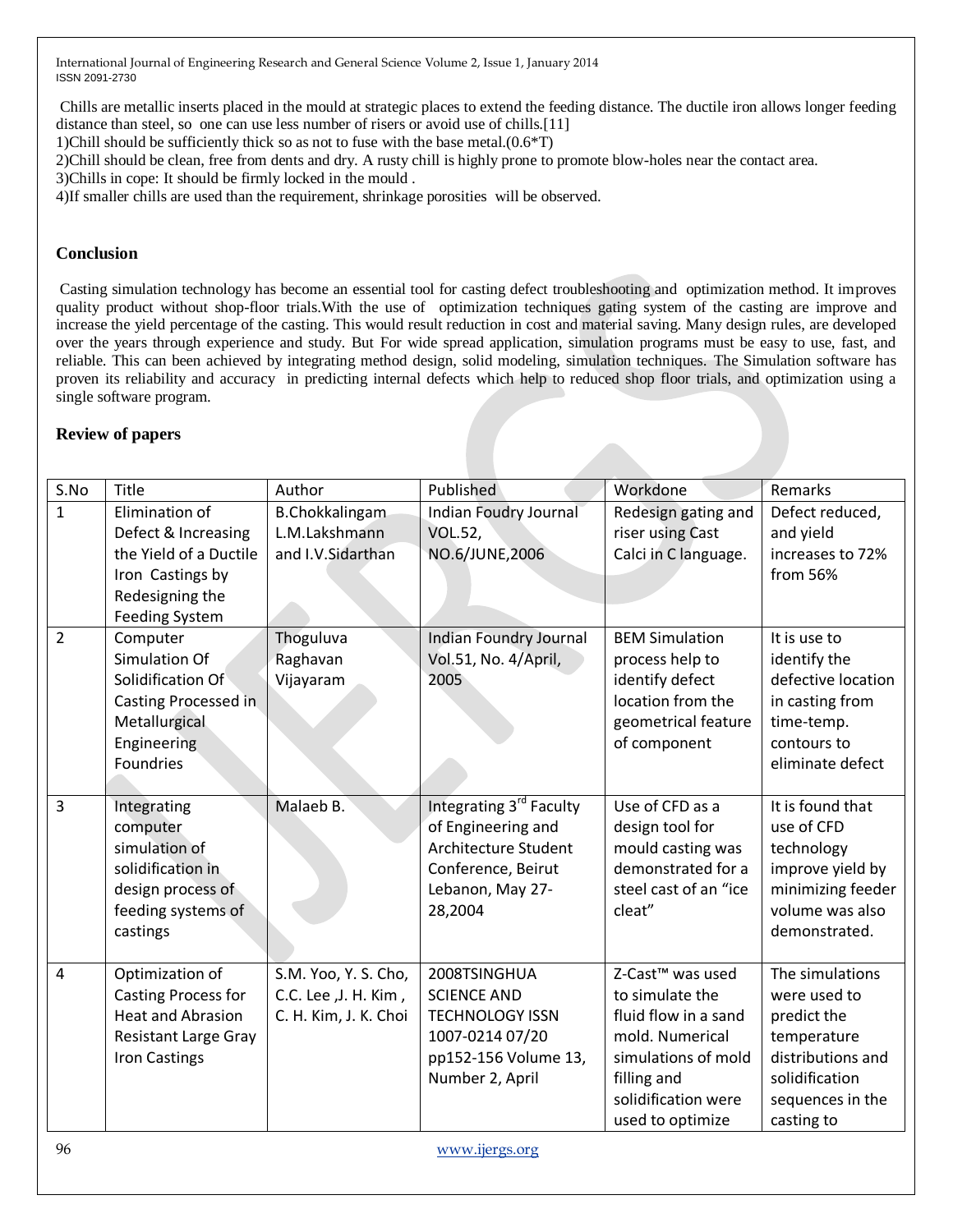|   |                                                                                                                                                    |                                                    |                                                                                                                                                                                        | the casting process.                                                                                                                                                                             | optimize the<br>casting<br>conditions.                                                                                                                                                   |
|---|----------------------------------------------------------------------------------------------------------------------------------------------------|----------------------------------------------------|----------------------------------------------------------------------------------------------------------------------------------------------------------------------------------------|--------------------------------------------------------------------------------------------------------------------------------------------------------------------------------------------------|------------------------------------------------------------------------------------------------------------------------------------------------------------------------------------------|
| 5 | Computer-Aided<br>Casting Design-<br>Past, Present and<br>Future                                                                                   | Dr. B. Ravi                                        | Indian Foundry Journal,<br>45(1), 65-74, 1999.                                                                                                                                         | used intelligent<br>assistant for casting<br>engineers<br>(AutoCAST) and<br>describes how it<br>assists in designing,<br>modeling,<br>simulating,<br>analyzing and<br>improving cast<br>products | Autocast<br>software can<br>automate casting<br>design, modeling,<br>simulation,<br>analysis and<br>suggestions for<br>improvising<br>while allowing<br>user to control all<br>decision. |
| 6 | Multi-Objective<br><b>Optimal Gating and</b><br><b>Riser Design</b><br>for Metal-Casting                                                           | Jean Kor, Xiang<br>Chen, and Henry<br>Hu           | <b>IEEE</b> International<br>Symposium on<br>Intelligent Control, Part<br>of 2009 IEEE Multi-<br>conference on Systems<br>and Control, Saint<br>Petersburg, Russia, July<br>8-10, 2009 | Vector optimization<br>approach that tries<br>to find as many<br>different optimal<br>solutions.                                                                                                 | Yields good<br>results and<br>provides more<br>flexibility in<br>decision making<br>after applied to<br>the gating and<br>riser design of a<br>sand casting.                             |
| 7 | A systematic<br>method for<br>identifying<br>contradiction of<br>casting process                                                                   | Liu Feng, Yang Yi                                  | International<br>Conference on Digital<br>Manufacturing &<br>Automation. 2010                                                                                                          | One of the most<br>important<br>innovation theory<br>used to eliminate<br>the contradictions<br>existing in technical<br>systems.                                                                | Increased the<br>efficiency of<br>casting process<br>optimization.                                                                                                                       |
| 8 | Process factor<br>optimization for<br>controlling pull-<br>down defects in iron<br>castings                                                        | B. Senthilkumar,<br>S.G.Ponnambalam,<br>N. Jawahar | 2009 journal of<br>materials processing<br>technology 209 554-<br>560,2009                                                                                                             | Statistical<br>technique used to<br>study the effect of<br>the outcome of<br>multi variables<br>simultaneously.                                                                                  | Pull-down defect<br>was reduced.<br>Productivity<br>Improved.                                                                                                                            |
| 9 | Numerical<br>optimization of<br>gating system<br>parameters for a<br>magnesium alloy<br>casting with<br>multiple<br>performance<br>characteristics | Zhizhong Sun,<br>Henry Hu, Xiang<br>Chen           | journal of materials<br>processing technology 1<br>99 (2008) 256-264.                                                                                                                  | Used an<br>optimization<br>method for design<br>of a casting based<br>on the Taguchi<br>method for<br>multiple<br>performance<br>characteristics.                                                | It is found that<br>the multiple<br>performance<br>characteristics<br>such as shrinkage<br>porosity, yielding<br>in product can be<br>simultaneously<br>considered and                   |